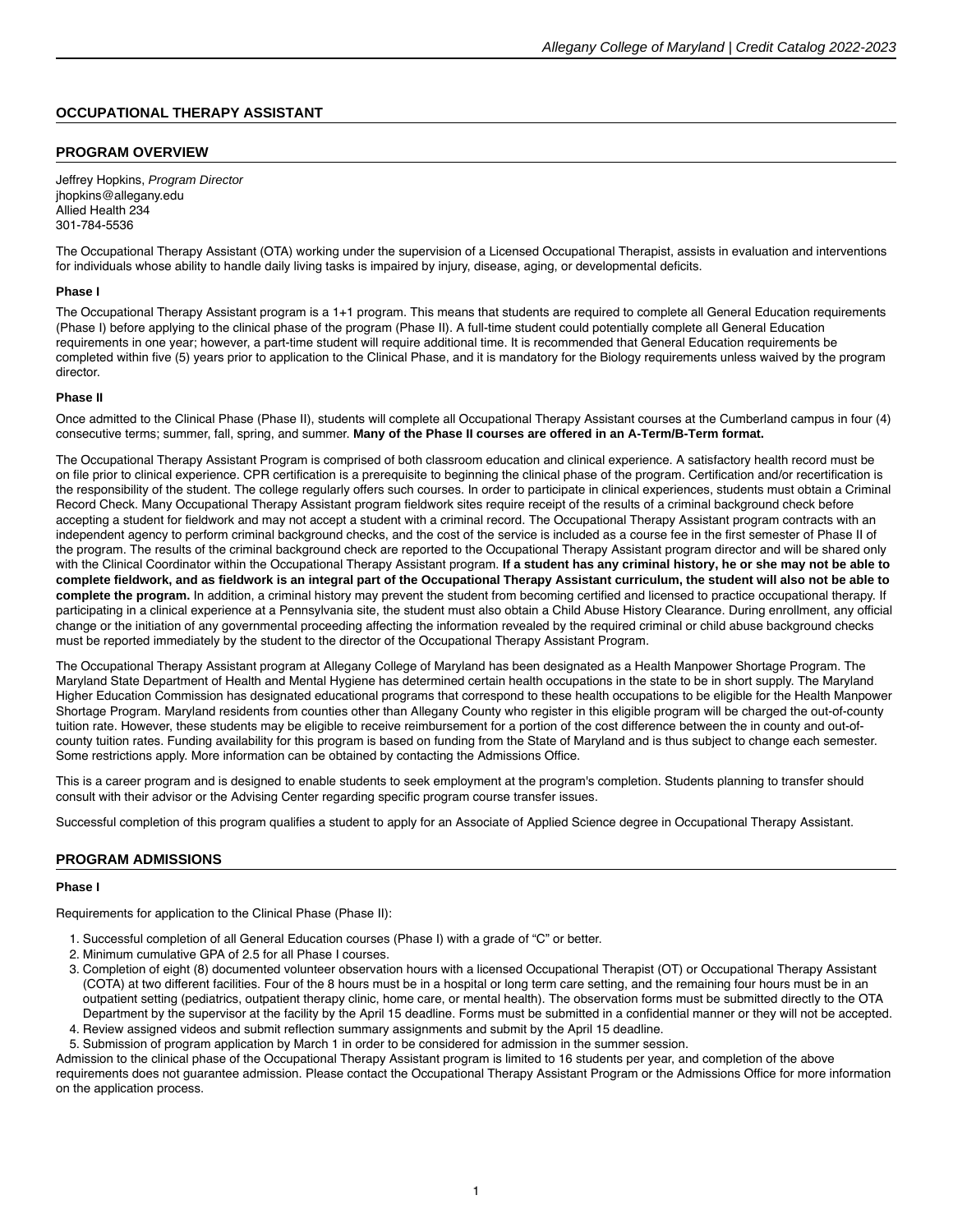# **COURSE REQUIREMENTS**

## **REQUIRED OTA COURSES**

| OTA-101        | Introduction to Occupational Therapy       |
|----------------|--------------------------------------------|
|                |                                            |
| OTA-102        | Dynamics of Human Motion                   |
| OTA-103        | Intervention Techniques I                  |
| OTA-104        | Diversity and Health Determinants          |
| OTA-106        | Intervention in Physical Rehabilitation    |
| <b>OTA-113</b> | Neuroscience Concepts                      |
| OTA-203        | Intervention Techniques II                 |
| OTA-204        | <b>Physical Agent Modalities</b>           |
| OTA-207        | Intervention with Children and Adolescents |
| OTA-209        | Clinical Internship I                      |
| OTA-210        | Clinical Internship II                     |
| OTA-212        | Specialty Skills Development               |
| OTA-213        | Clinical Application to Neuroscience       |
| OTA-215        | Mental Health Concepts and Techniques      |
| OTA-218        | Intervention with the Older Adult          |
| OTA-220        | OT Program Development                     |
| OTA-222        | Documentation for Occupational Therapy     |

### **REQUIRED GENERAL COURSES**

| Musculoskeletal Anatomy of the Human<br>Human Anatomy and Physiology<br>English Composition I<br>General Psychology |
|---------------------------------------------------------------------------------------------------------------------|
| Human Growth and Development (Education 203)                                                                        |
|                                                                                                                     |

#### **REQUIRED ELECTIVE COURSES**

**Please consult with your advisor or the Advising Center staff for selecting appropriate [elective courses](https://catalog.allegany.edu/current/degrees-and-programs/academic-information.html#electives) for graduation.**

**Humanities Elective - 3 credits**

**Mathematic Elective - 3 credits**

## **PROGRAM PATH**

**OCCUPATIONAL THERAPY ASSISTANT TWO-YEAR CAREER PROGRAM PREPARATION FOR EMPLOYMENT**